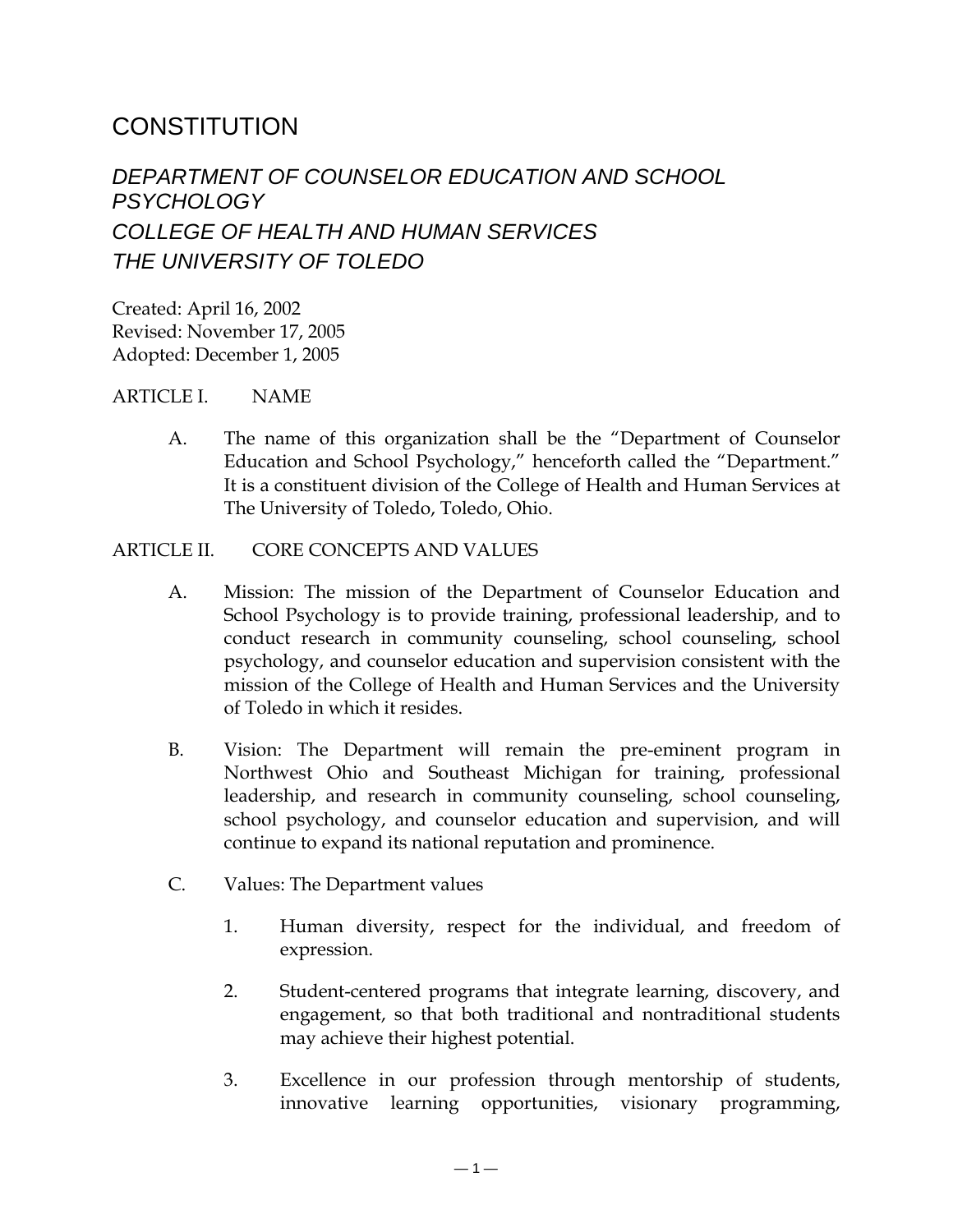research contributions to the professional knowledge base, professional leadership, and partnerships with community schools, agencies, and healthcare providers.

## ARTICLE III. POLICY

A. The Department will assure that people are given equal opportunity without regard to race, creed, color, national or ethnic origin, sex, sexual identity, physical capabilities, or status as a disabled veteran or veteran of the Vietnam era. The Department of Counselor Education and School Psychology encourages individuals from diverse ethnic, cultural, or social backgrounds to apply for admission and/or employment.

#### ARTICLE IV. MEMBERSHIP

- A. Full Members
	- 1. All persons holding full-time, tenured or tenure-track faculty appointments within the Department are Full Members.
	- 2. Full members shall have all the rights, privileges, and responsibilities of membership, including voting rights.
- B. Associate Members
	- 1. All persons serving as emeritus, retired, part-time, superannuate, visiting, or faculty with term appointments are Associate Members.
	- 2. Associate members shall have responsibilities of membership appropriate to their association with the Department, and all rights and privileges of membership except voting rights.
- C. Adjunct Members
	- 1. Upon recommendation of the Department Chair, the Department may designate persons as Adjunct members.
	- 2. Adjunct members may be given specific clinical, instructional, staff, and/or administrative privileges within the Department and the University as designated on an individual basis.
- D. Honorary Members
	- 1. Upon recommendation of the Department Chair, the Department may select persons who have made extraordinary contributions to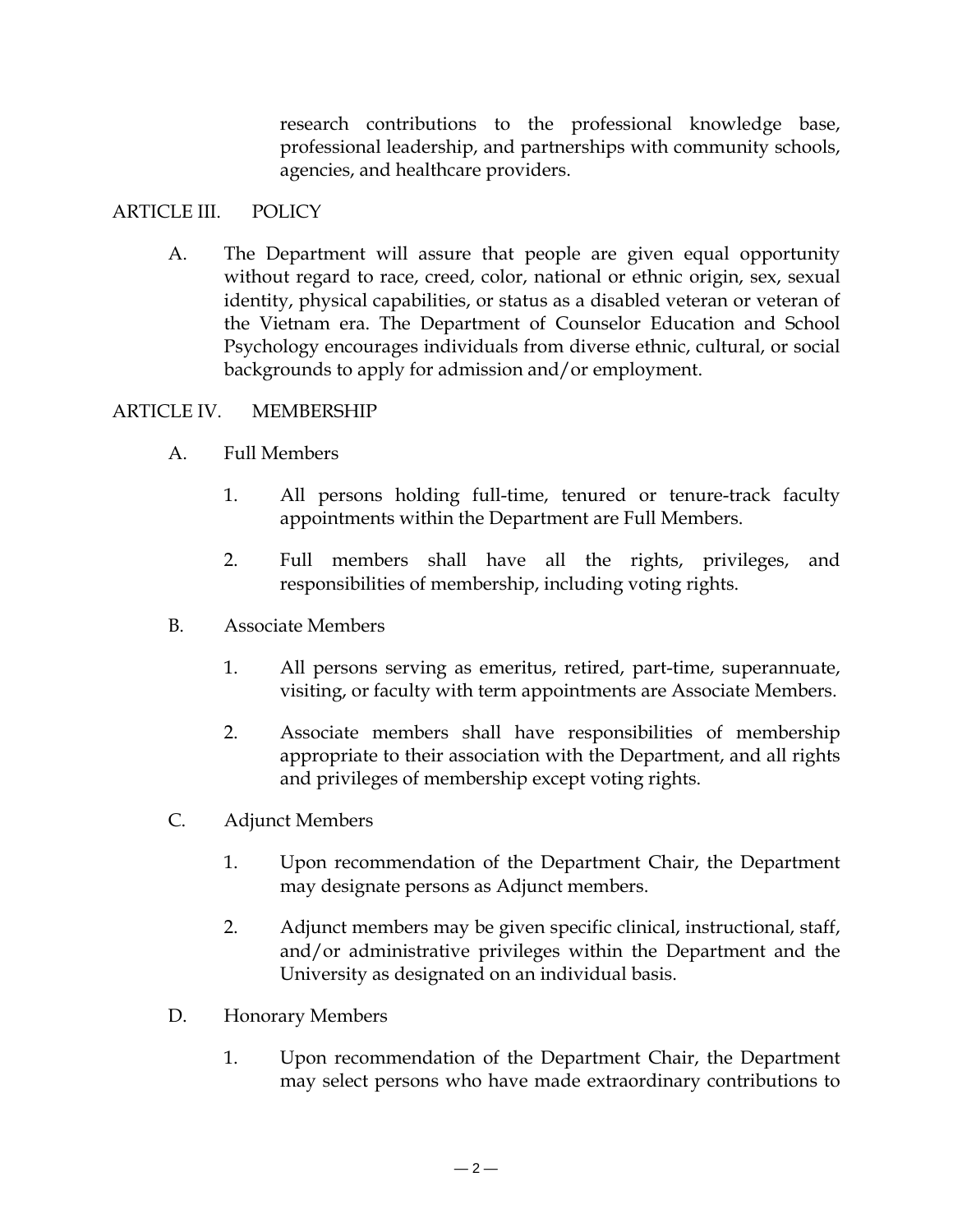the program and/or reputation of the Department for the office of Honorary Member of the Department.

- 2. Honorary members have no specific duties or privileges. However, they may be given privileges and appropriate recognition at the discretion of the Department.
- E. Clinical and Staff Members
	- 1. Upon recommendation of the Department Chair, the Department may designate persons as Clinical or Staff members.
	- 2. Clinical and Staff members may be assigned clinical, instructional, staff, and/or administrative responsibilities within the Department and the University as designated on an individual basis.
	- 3. Clinical and Staff members shall have responsibilities of membership appropriate to their association with the Department, and all rights and privileges of membership except voting rights.

## ARTICLE V. OFFICERS

- A. Chair: The Chair is the administrative and executive officer of the Department and its spokesperson to the University administration, the University community, and the external society. The Chair is appointed by the Dean of the College of Health and Human Services, after effectively consulting with Department faculty, and serves at the pleasure of the Dean.
	- 1. The Department considers effective consultation to minimally mean that the Dean will meet at least once with the Department as a whole to discuss nomination and selection criteria and procedures.
- B. Acting Chair: An Acting Chair is appointed by the Chair and serves in the Chair's absence. The Dean may designate an Acting Chair if the Chair is unavailable or incapacitated.
- C. Coordinator: The Chair appoints Coordinators for renewable terms with the advice and consent of the Department Faculty.

ARTICLE VI. MEETINGS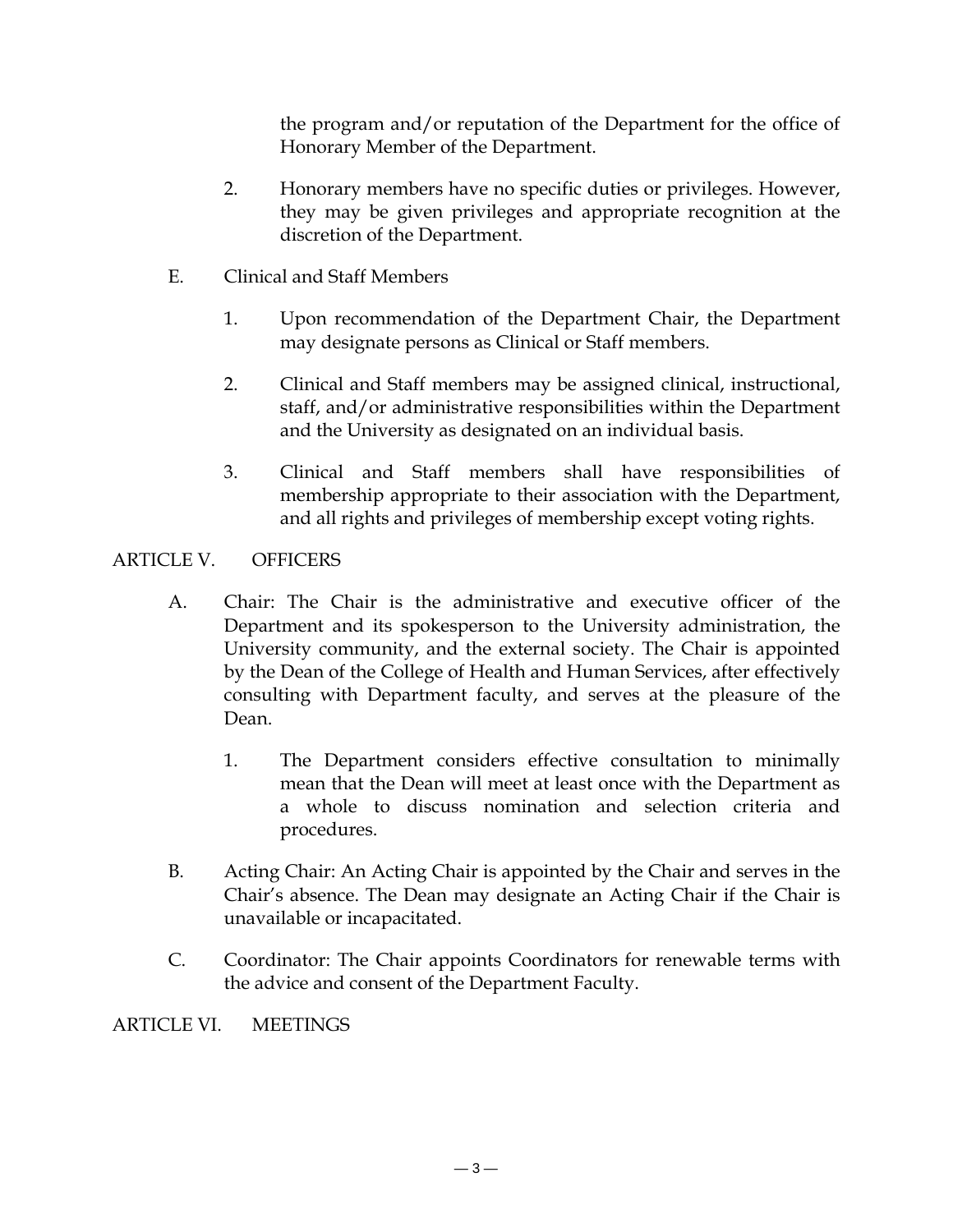- A. Regular Meetings: Regular meetings will be held as often as necessary to conduct the business of the Department provided that they are held at least once each term.
- B. Called Meetings: The Chair may call meetings. The Chair must call a faculty meeting in response to a petition from two or more members of the Department Faculty.
- C. Notification of Meetings: The Chair will notify all members (excluding members who are on leaves of absence or sabbatical) of all regular or called meetings.

## ARTICLE VII. QUORUM

- A. Definition: The quorum will be a majority of all full members of the Department excluding members who are on leaves of absence or sabbatical.
- B. Absentee voting is permitted when a faculty member is out of town or on sabbatical, however, proxy participation or voting is not permitted.

#### ARTICLE VIII. COMMITTEES

- A. Standing Committees: The following standing committees shall be established.
	- 1. Department Curriculum Committee. The Department Curriculum Committee shall formulate and articulate guidelines for the implementation of departmental curriculum and for the development of courses that are to be included therein, serve as a reviewing body for new course proposals, and ensure that curriculum meets current accreditation and licensing requirements.
	- 2. Department Personnel Committee. The Department Personnel Committee is established by and functions in accordance with the procedures and regulations concerning retention, promotion, and tenure as established in the collective bargaining agreement reached between the UT-AAUP and The University of Toledo which are hereby incorporated by reference.
	- 3. The Department Applicant Screening and Interview Committees shall review applicants and determine eligibility according to published entry standards and requirements to departmental programs; interview eligible applicants and recommend to the Department Chair qualified applicants for admission.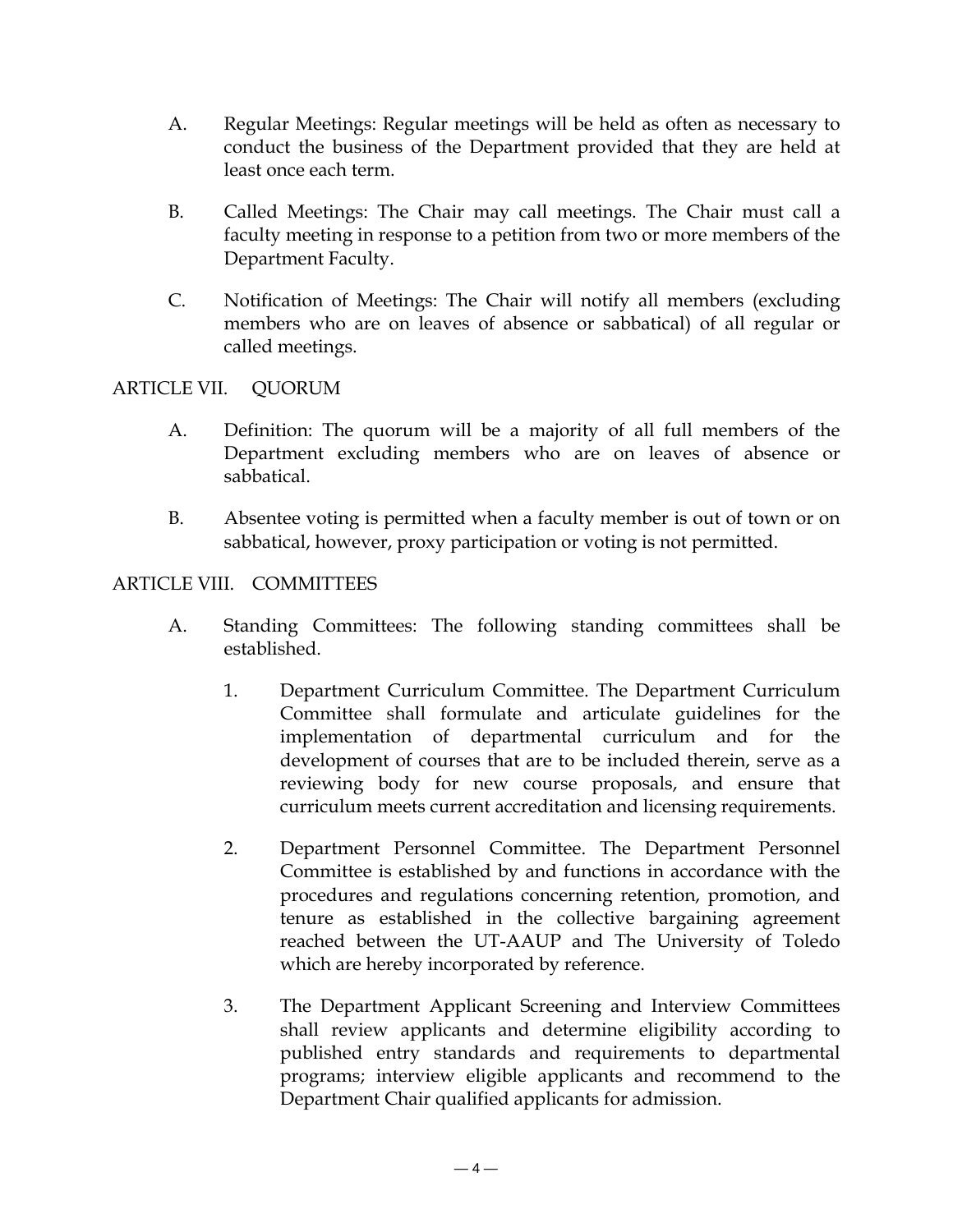## B. Ad Hoc Committees

- 1. The Department Chair may create ad hoc committees of fixed or indefinite length as may be needed to conduct the business of the department. The Department Chair, with the advice and consent of the faculty, may terminate or merge committees consistent with the needs of the department.
- 2. Ad hoc committees may be created, merged, or terminated by a majority vote of the faculty at regular or called faculty meetings.
- 3. The Department Chair, with the advice and consent of the faculty, will appoint ad hoc committee members.

#### ARTICLE IX. PARLIAMENTARY AUTHORITY

A. The parliamentary authority for all meetings of the Department, including regular, called, special, committee, and sub-committee meetings, shall be Robert's Rules of Order, Newly Revised, provided that Robert's Rules of Order is not inconsistent with the laws and regulations of the State of Ohio, The University of Toledo, the College of Health and Human Services, the Department Constitution, or the Department Bylaws.

## ARTICLE X. AMENDMENTS

- A. This Constitution may be amended at any regular or called meeting of the Department by two-thirds of the voting members present and voting, provided that the amendment has been presented at a previous meeting or has been distributed to the membership thirty (30) days prior to the meeting.
- B. This Constitution may also be amended by a two-thirds mail vote of all voting members of the department provided that the amendment has been distributed to the membership thirty (30) days prior to the vote.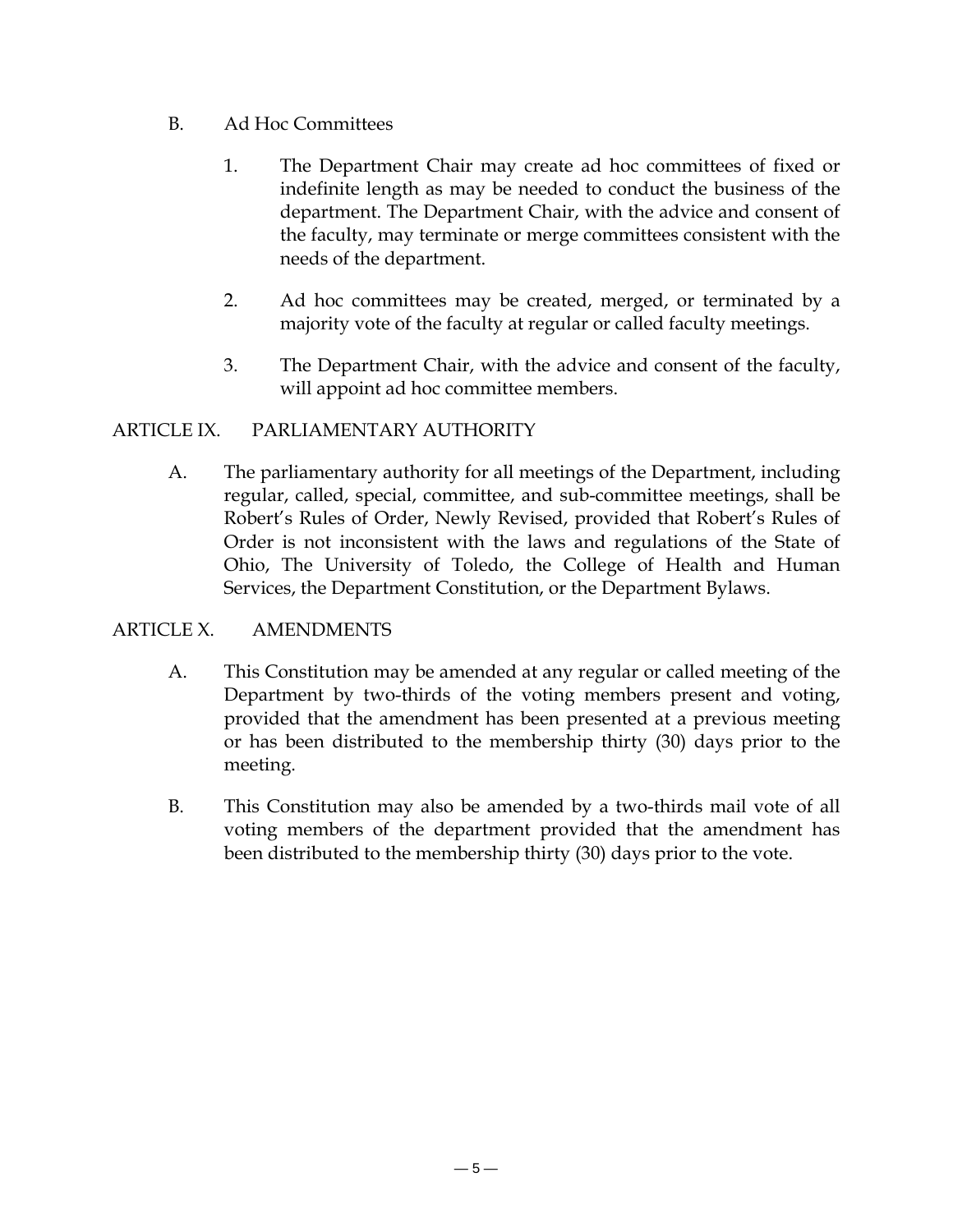## BYLAWS

*Department of Counselor Education and School Psychology College of Health and Human Services The University of Toledo* 

## ARTICLE I. DEPARTMENT CHAIR

- A. Department Chair
	- 1. The Chair shall serve as the Administrator for the Department and its staff.
	- 2. The position of Department Chair is regarded as a service to the Department, often at the expense of other professional activities. In light of this service, the Chair position shall be a three-year term. At the conclusion of the term, the Chair and Department faculty and staff shall review the assignment of the Chair. The resulting recommendation shall be forwarded to the Dean.
	- 3. The Chair shall convene and preside at all Department meetings.
	- 4. The Chair shall appoint an Acting Chair as necessary and appropriate to serve in the Chair's absence.
	- 5. The Chair shall serve as an ex-officio non-voting member of all Department Committees and Sub-committees except for the Department Personnel Committee, where the Chair shall hold no office and may not vote.
	- 6. The Chair shall perform all those duties that are assigned by the Dean of the College of Health and Human Services or specified in the Collective Bargaining Agreement.
	- 7. The Chair shall represent the Department to the administration of the College and the University.
	- 8. The Chair shall represent the administration of the College and University to the Department.
	- 9. The Chair represents the Department at University and public functions.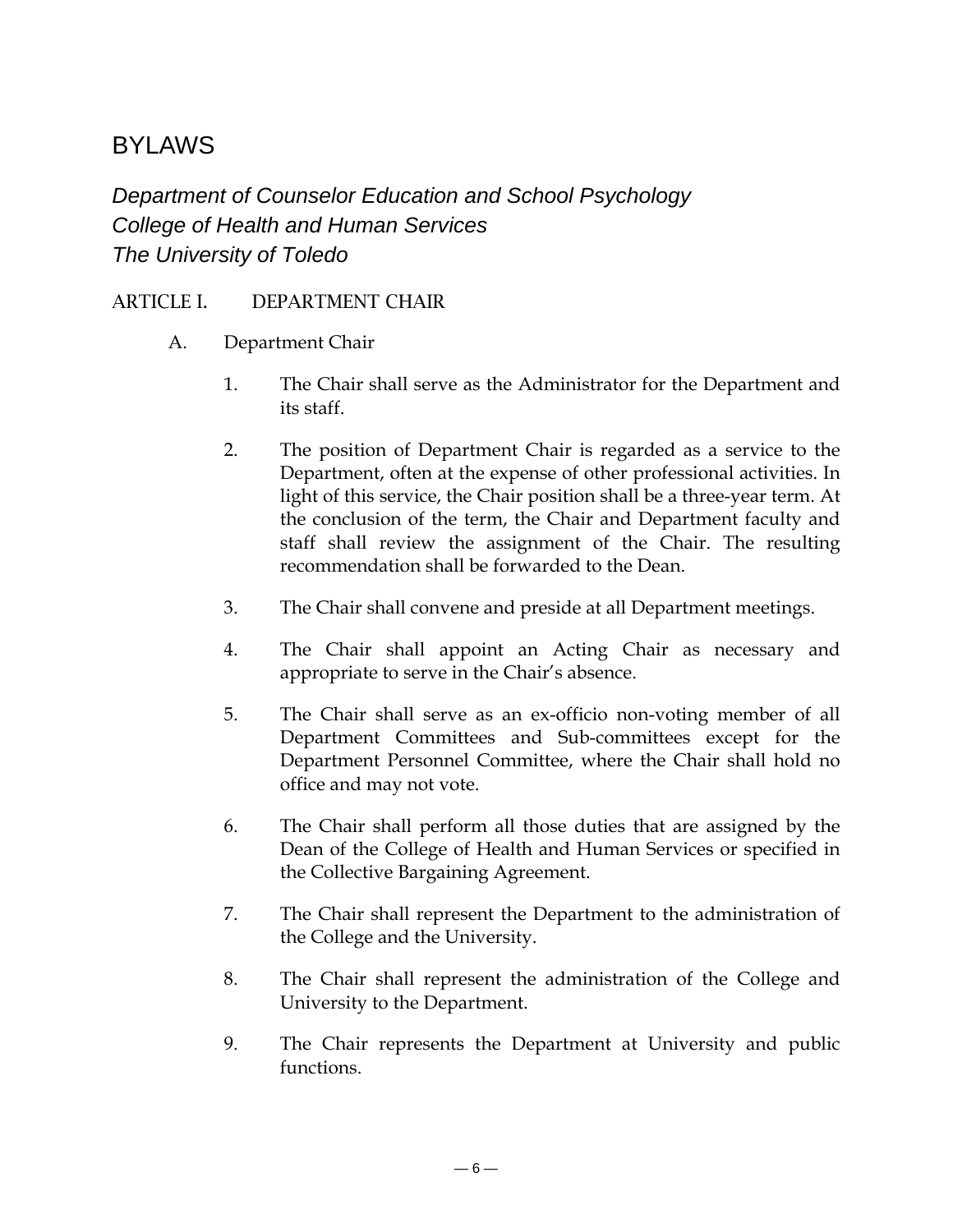- B. Acting Chair
	- 1. The Acting Chair shall perform the duties of Chair whenever the Chair is absent or unable to serve.
	- 2. The Acting Chair shall perform such duties as the Chair may designate.

## ARTICLE II. COORDINATORS

- A. Coordinators
	- 1. The position of Coordinator is regarded as a service to the Department, often at the expense of other professional activities. In light of this service, the faculty, staff, and Department Chair shall review the assignment of Coordinators annually.
	- 2. Coordinators manage the day-to-day activities within the Department's various degree programs (e.g., the School Counseling Program, the Community Counseling Program, the School Psychology Program, the Doctoral Degree Program, etc.) and other operational units (e.g., Clinical, Field, Website and Technology, etc.).
	- 3. Coordinators insure that curricula within their programmatic areas meet the highest professional accreditation or learned society standards.
	- 4. Coordinators meet with and advise potential applicants within their programmatic areas.
	- 5. Coordinators will advise and consult with the Chair and Department Faculty on programmatic and curricular matters.
	- 6. Coordinators will assist the Chair and Department Faculty in implementing the policies, practices, and procedures of the Department within their respective programmatic areas.
	- 7. Coordinators will anticipate, develop, and direct policies, practices, and procedures within their programmatic areas with the advice and consent of the Chair and the Department Faculty.
	- 8. Coordinators will be given instructional release time in consideration of their service.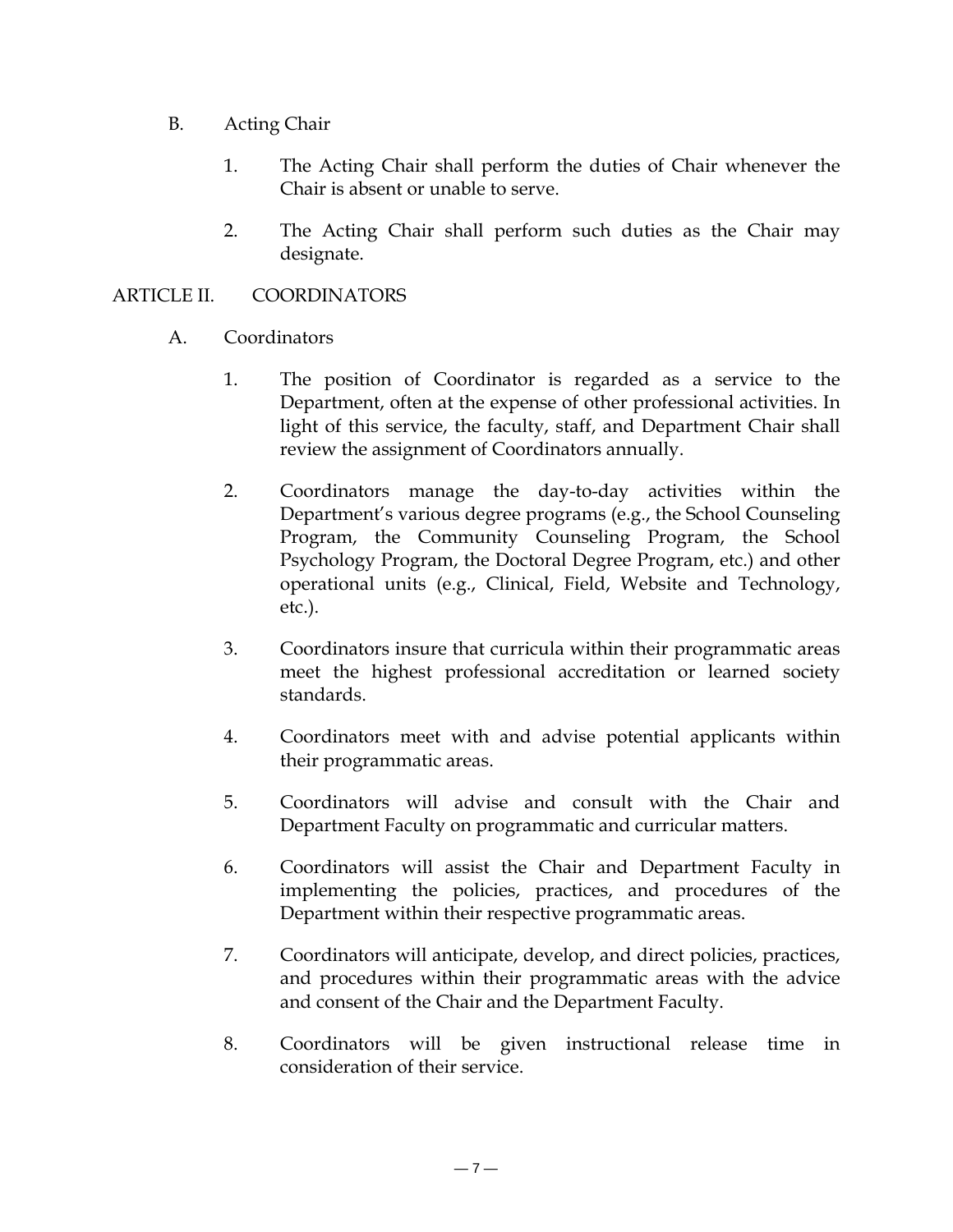#### ARTICLE III. DEPARTMENT STANDING COMMITTEES

- A. The Department Chair in consultation with the Faculty shall review the assignment of Department Standing Committee Chairs annually.
- B. The Department Curriculum Committee
	- 1. Membership of the Curriculum Committee. The Curriculum Committee shall have at least three members, one of whom shall serve as committee chair.
	- 2. Duties of the Curriculum Committee. The Curriculum Committee shall consider all proposals for changes in the Department's course offerings or curricular requirements, referring them to the full Department for appropriate action and as required by College and University procedures.
- C. The Department Personnel Committee
	- 1. The Department Personnel Committee is established by and functions in accordance with the procedures and regulations concerning retention, promotion, and tenure of The University of Toledo, the Collective Bargaining Agreement (CBA), the College of Health and Human Services, and the Department's own personnel practices for the Department of Counselor Education and School Psychology, which are hereby incorporated by reference.
	- 2. The Department Personnel Committee shall develop elaborations on procedures concerning merit, retention, promotion, and tenure accordance with Article 9.1.1.5 of the Collective Bargaining Agreement. Such elaborations must be published and made available to all affected faculty, and may be subject to approval by administration or the UT-AAUP.
	- 3. Membership of the Department Personnel Committee. The Department Personnel Committee shall consist of all full members of the Department faculty.
		- a) Voting on tenure. Per the Collective Bargaining Agreement, the DPC shall include at least three tenured faculty members. External ad hoc committee members shall be recruited if there are not three tenured department members serving on the DPC.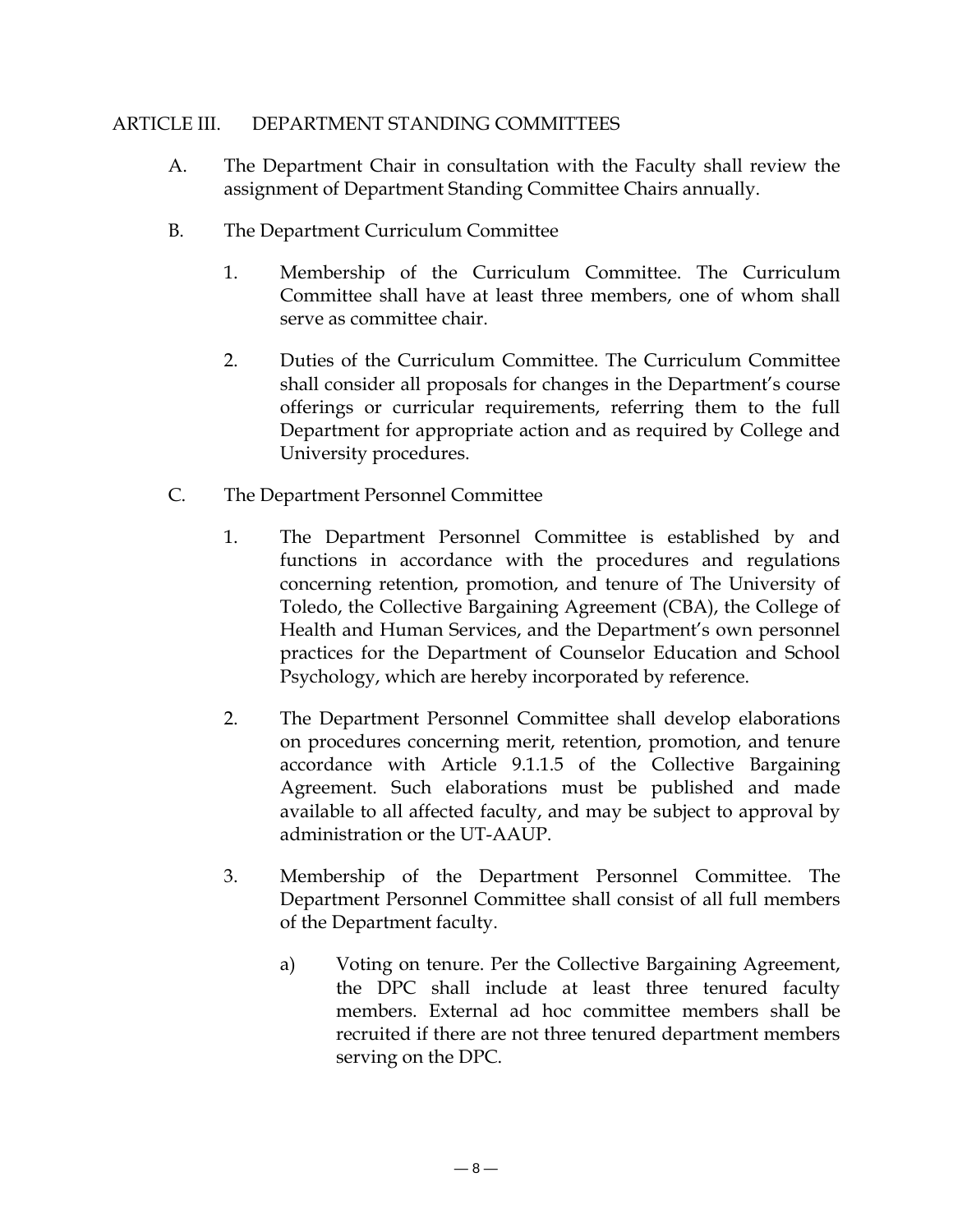- b) Voting on promotion. Per the Collective Bargaining Agreement, the DPC shall include at least three tenured faculty members. External ad hoc committee members shall be recruited if there are not three tenured department members serving on the DPC.
- 4. The Department Personnel Committee shall conduct an annual evaluation of the Department Chair's performance. The Department Personnel Committee
	- a) Shall develop a job description that reflects the duties, responsibilities, and expectations of the Department Chair.
	- b) Shall develop a form suitable for evaluating the Chair's performance based on the job description.
	- c) Shall conduct an annual evaluation of the Chair, surveying all faculty and staff members.
	- d) Shall submit a written report of the results of the annual Chair's evaluation to the Department Chair and to the Dean of the College of Health & Human Services.
- D. The Department Applicant Screening Committee
	- 1. The Chair shall appoint at least two Department Faculty to screen applicants to the Department's graduate degree programs and make recommendations regarding which applicants should be invited to interview for admission.
- E. The Department Applicant Interview Committee
	- 1. The Chair shall appoint at least two Department Faculty to interview applicants to the Department's graduate degree programs and make recommendations to the Chair regarding admission.

#### ARTICLE IV. AMENDMENTS

A. These Bylaws may be amended at any regular or called meeting of the Department by a two-thirds vote of the members present and voting, provided that the amendment has been presented at a previous meeting or distributed to all voting members thirty days prior to a Department meeting.